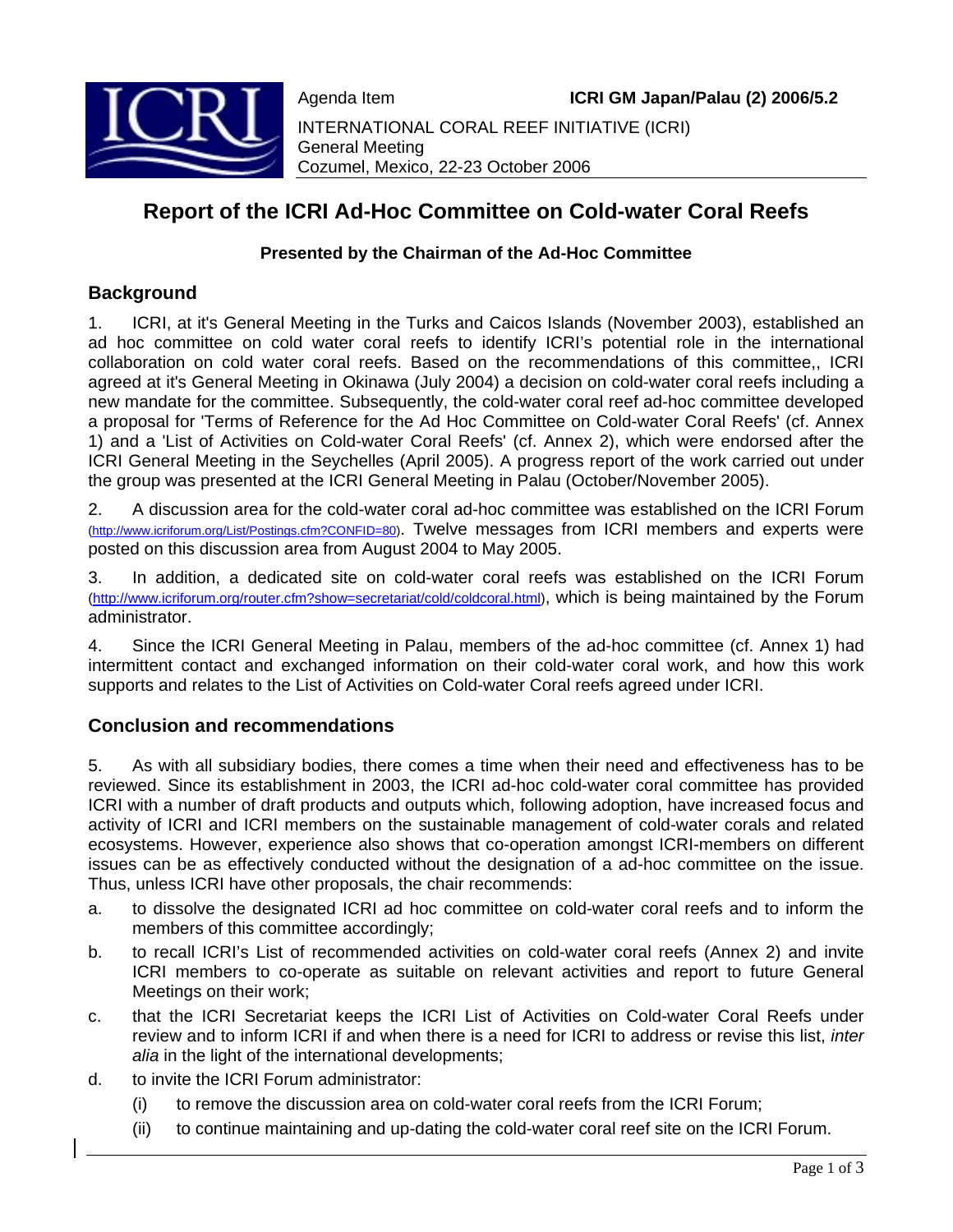## **Composition and Terms of Reference of the ICRI Ad-Hoc Committee on Cold-water Coral Reefs**

### **Chairman:**

Mai Britt Knoph, Ministry of the Environment, Norway

### **Members:**

l

(as of 31 March 2005)

Stefan Hain, UNEP CRU, WCMC, UK Marjo Vierros, CBD secretariat (now UNU) Mark Tasker, JNCC, UK Ole Vestergaard, Ministry of Food, Agriculture and Fisheries, DENMARK Arthur Paterson, US NOAA Pierre Emmanuel Vos, Ministry of Environment, FRANCE Rhian Waller, Woods Hole Oceanographic Institution, USA Robert Canning, DEFRA, UK -and ICRI secretariat Samantha Burgess, Research School of Earth Sciences Australian National University, Australia

### **Terms of Reference for the Ad Hoc Committee on Cold-water Coral Reefs**

1. The ICRI Ad Hoc Committee on Cold-water Coral Reefs shall facilitate ICRIs work on cold-water coral reefs and related ecosystems<sup>1</sup> by :

- a. advising ICRI on issues concerning the ecology, conservation and sustainable use of coldwater coral reefs;
- b. identifying countries known to have cold-water coral reefs, relevant international organizations and other relevant stakeholders and working with the Secretariat to invite those that are not currently members of ICRI, to participate;
- c identifying opportunities to raise awareness and recognition of cold-water coral reefs and the threats that they face;
- d. encouraging additional study and monitoring of cold-water coral reefs;
- e. identifying opportunities for capacity-building;
- f. identifying, as appropriate, actions for consideration by ICRI ; and
- g. presenting reports on the committee's work to the ICRI General Meetings.

<sup>1</sup> for the purpose of this document, the term 'cold-water coral reefs' is hereafter used as short for 'cold-water coral reefs and related ecosystems'